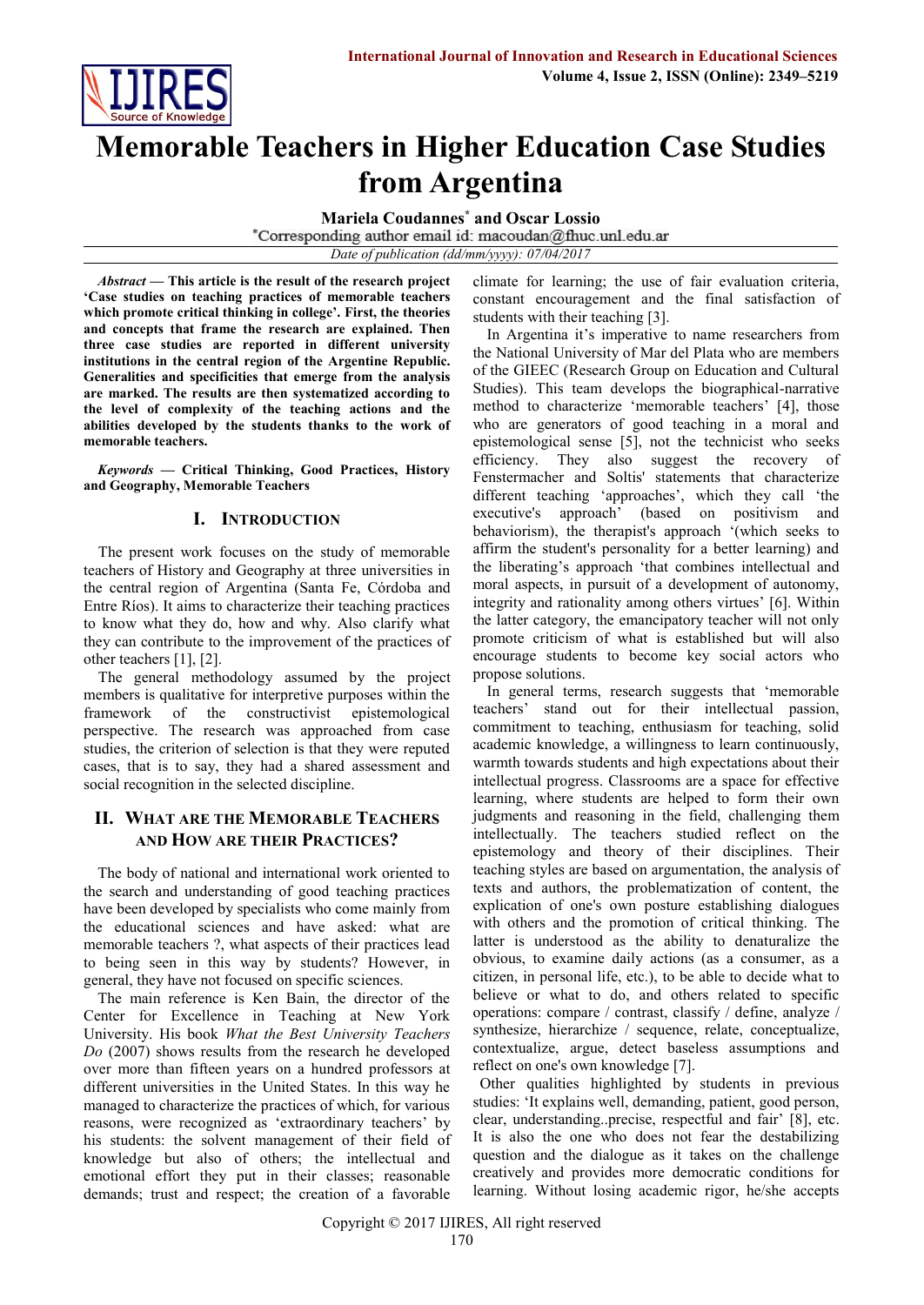

that students also have their knowledge, their questions and their demands [9].

Several of these aspects emerged spontaneously in the material relayed by the case studies. In discussion groups with students the project team recorded what actually emerged from the speech of the people who participated, favoring intersubjective play and debating the main statements [10]. They were asked what aspects made their teachers memorable, what their strategies were to make them think critically and what benefits their learning had. Numerous common questions and notions emerged during the dialogue, which could easily be coded for analysis, once the recordings were transcribed.

Then follow the three cases identifying the social disciplines involved (history, geography or both).

## **III. FIRST CASE (HISTORY AND GEOGRAPHY)**

For students good practices are reflexive, epistemologically clear and motivating, in particular, those that encourage criticism through the analysis of texts. In addition, they emphasized the effectiveness of the teacher's intellectual passion to favor learning and show the relationship between theory, practice and research [11].

Another group of students emphasized the knowledge of the discipline, the invitation to think about the professional future, the generation of an atmosphere of solidarity, motivation, participation, respect for opinion and the arguments of the other. The questioning of doubts and questions was valued in a pleasant and cordial climate in which students participated in the construction of their own understanding [12].

Other essential aspects of the 'memorable' teaching of the social sciences that the teacher did were recovered: a deep reading of discourses and diverse sources to discover the underlying intentions and ideologies; the contextualization of past and present actions to achieve understanding from the point of view of the actors; the recognition of polysemy and historicity of concepts; the debate between different perspectives and positions [13]; also the knowledge of the epistemological changes of the different sciences in time [14] as an essential question in the methodological construction of the teaching.

## **IV. SECOND CASE (GEOGRAPHY)**

The memorable teacher collaborated with critical thinking because he emphasized the place of theory as a possible reading of reality and promoted active participation to intervene in and transform it. One characteristic that the students emphasized as central was their clear epistemological position in the classroom, which implied coherence between what and how to teach. From his educational practices he showed his position and showed respect for those proposals that did not coincide with his own.

In his classes the teacher used to surprise with the use of a very rich variety of materials and activities. This is another characteristic that motivated the interest of students to continue learning.

The analysis of the stories also allowed us to recognize how the way of asking and asking questions frequently during the classes promoted greater participation and encouraged the development of the critical spirit through questions that provoked to think, 'to move'. In this way a collective construction of knowledge was achieved.

The memorable teacher, according to the interviewees, had the ability to bring the current issues to the classroom and link them to the academic contents for his problematized approach. From the selection of aspects of reality guided his work with the aim of generating debate to create in his students the ability to argue, addressing different positions and points of view in relation to the subject treated, and also generate a reflection for the intervention and transformation of reality.

The stories also show that the teacher had an extensive content management, from several fields. The interviewees defined him as an intellectual and a great reader of texts from other disciplines, very different from each other, that were in dialogue with the original one [15], [16], [17].

## **V. THIRD CASE (HISTORY)**

According to the students, memorable teachers are not only those who 'transmit' knowledge. They are those who have a broad knowledge and a good professional practice of practice, who is conscious and consistent with their speech. According to them, it is easy to see when teachers know a lot, like their subject and form permanently: they are those that orient students towards understanding and building knowledge, helping, for example, to understand texts and prepare their classes with a diversity of resources.

Some examples of different opinions that emerged in the first discussion group: a good teacher makes the students understand and construct concepts; he/she's motivating and gives tools for the reading of texts; he/she seeks to make final exams less traumatic.

They emphasized those who make think, reflect on the contents of the subject, but also on social action. They are the ones who open the debate and do not consider it a waste of time in their class, those who avoid imposition and encourage, on the contrary, the student to elaborate his own vision and posture, and those who articulate theory with practice, texts with reality.

Students mentioned teachers who show an ethical position, those who are pluralists and form in freedom and democracy, those who accept and respect their students (not only 'tolerate' them), and with whom it is possible to talk about 'equal to equal'. Also that gives a good treatment to the students establishing a more horizontal relationship [18], [19].

## **VI. SYNTHESIS OF RESULTS**

The following is a systematization of the coincidences obtained in the general analysis of the cases. They were ordered by levels according to the level of complexity of the teaching actions and the capacities developed by the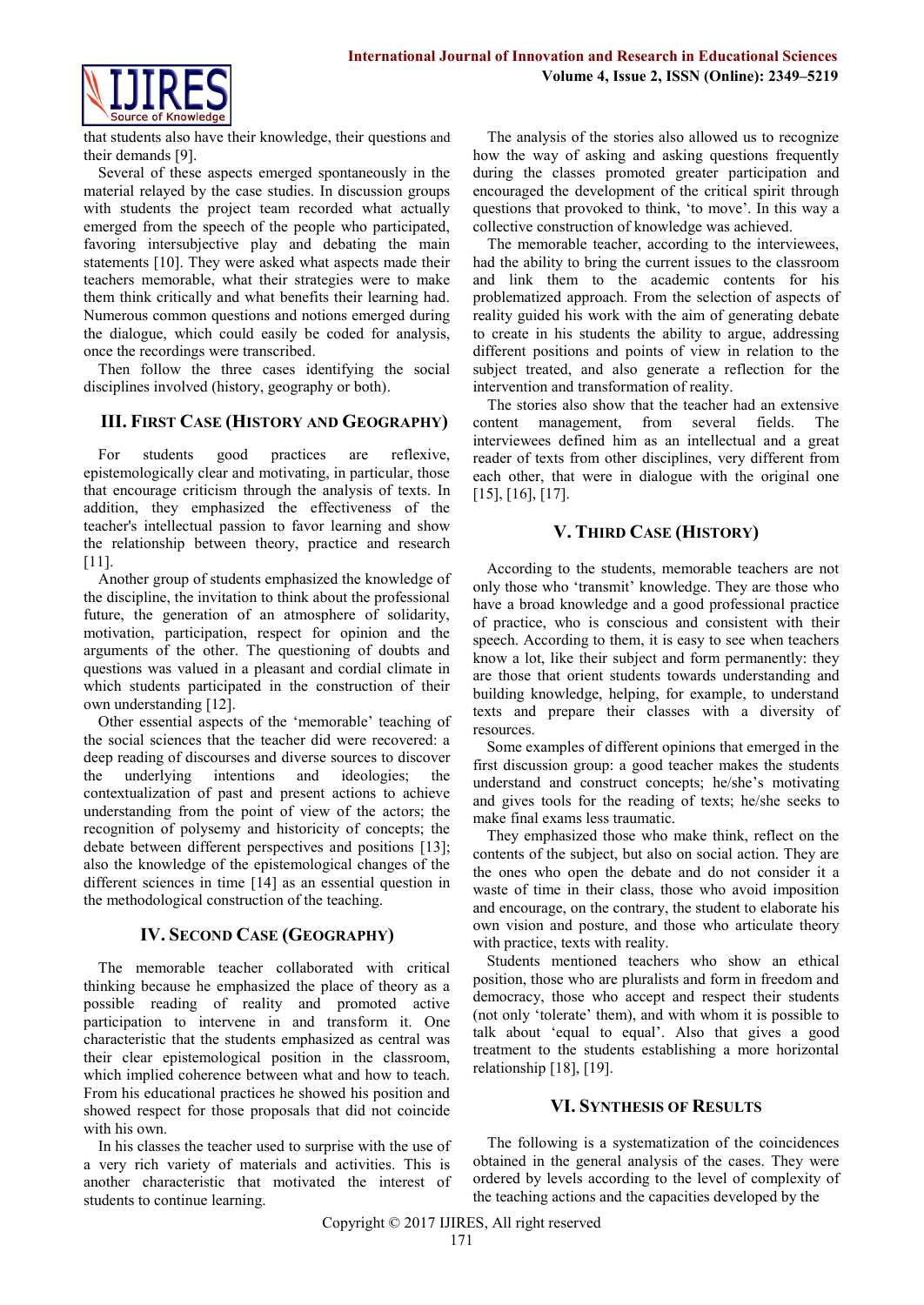

students thanks to the work of memorable teachers.

|  | Table 1. Interpretation and synthesis of results |  |  |
|--|--------------------------------------------------|--|--|
|--|--------------------------------------------------|--|--|

| <b>MEMORABLE TEACHERS</b>             | <b>STUDENTS</b>              |  |  |
|---------------------------------------|------------------------------|--|--|
| <b>DO</b>                             | <b>ACHIEVE</b>               |  |  |
|                                       |                              |  |  |
| <b>First level</b>                    |                              |  |  |
| Transmit commitment and               | Feeling motivated and        |  |  |
| enthusiasm with knowledge and         | involved with the teaching   |  |  |
| teaching.                             | proposal.                    |  |  |
| Prepare classes with diversity of     | Express difficulties and     |  |  |
| resources. Alternate expositive       | doubts without fear of being |  |  |
| classes with more interactive ones.   | wrong.                       |  |  |
| Attend to the characteristics of      | Participate in the exchange  |  |  |
| learning subjects without losing      | during class. Build new      |  |  |
| academic rigor. Explain concepts      | concepts.                    |  |  |
| of different complexity in a          |                              |  |  |
| simple way.                           |                              |  |  |
| <b>Second level</b>                   |                              |  |  |
| Evaluate consistently what has        | Understand evaluation as     |  |  |
| been taught.                          | a further instance of        |  |  |
|                                       | learning.                    |  |  |
| Explain: a) their own learning        | To assume positions          |  |  |
| process as a teaching strategy, b)    | regarding the processes of   |  |  |
| selection criteria and intellectual   | teaching and learning.       |  |  |
| procedures of their proposal.         |                              |  |  |
| Reflect on their practices, on the    | Understand the process of    |  |  |
| obstacles they have experienced,      | methodological construction  |  |  |
| and try to improve them (flexibility, | done by a teacher.           |  |  |
| innovation). Keep learning.           |                              |  |  |
| <b>Third level</b>                    |                              |  |  |
| Show that historical and              | Assume positions about       |  |  |
| geographical discourses are social    | disciplinary knowledge.      |  |  |
| and scientific constructions.         | Example: on encyclopedism    |  |  |
| Make room for discrepancy, taking     | and erudition.               |  |  |
| into account different perspectives   |                              |  |  |
| and points of view.                   |                              |  |  |
| To carry out theoretical and          | Differentiate theories that  |  |  |
| epistemological analyzes on the       | give different meanings to   |  |  |
| academic disciplinary vocabulary.     | concepts.                    |  |  |
| Teach to judge what is read and       | Develop epistemological      |  |  |
| argued. Challenging, posing           | curiosity and critical       |  |  |
| problematic. Hypothesize, break       | thinking.                    |  |  |
| with the unique idea.                 |                              |  |  |
| <b>Fourth level</b>                   |                              |  |  |
| Make the students reason in a         | Build self-understanding     |  |  |
| valuable and original way in class.   | and reasoning (autonomy).    |  |  |
| 'You can create your own              |                              |  |  |
| interpretation'.                      |                              |  |  |
| Give tools to participate in the      | Contextualize, historize and |  |  |
| public space. Relate academic         | denaturalize. For example,   |  |  |
| knowledge to reality. Look at the     | poverty.                     |  |  |
| past from the present.                | Get involved and have a      |  |  |
|                                       | political position.          |  |  |

### **VII. DISCUSSION**

Returning to some of the concepts included in the theoretical framework, it is possible to emphasize that none of the teachers studied fits in the 'executive approach' but rather they are located in the 'liberating approach' for a greater rationality and autonomy.

This is particularly innovative considering that the most frequent in the university classrooms of the country is the

learning understood as reproduction of the knowledge emanated by the teacher, who in his role of authority possessing 'everything' knowledge does not promote exchange and debate, still less the questioning of what is said [20], [21].

To those who advocate unidirectional transmission as the most valid form of teaching in college, the students themselves provide the arguments for understanding why a teacher becomes memorable:

*I noticed a change because to learn to look at the reality of another way costs, to be able to see other points of view. When a teacher comes and questions things, moving the floor, that's the important thing*. (Student A)

*His way of expressing himself, of transmitting knowledge led to his own reflection. Another teacher articulated the theory very well with practice, texts with reality, I liked it a lot, others teachers do not give rise. He taught us to think critically*. (Student B)

*I feel that I learned a lot from him, it seems memorable to me because he is a teacher who does not just stay in his discipline, he also took other authors, for example from anthropology, including psychology. Try to expand the knowledge and not stay with a single line. He is very generous with the knowledge, sometimes the university teachers are not very generous.* (Student C)

It was observed that the results of this team's research on three different cases coincide with the findings of the main national and international studies, consolidating the theory of memorable teachers. On the other hand, each of them provides specificities related to the institutional histories, trajectories and different styles adopted by each teacher, but we have not addressed them here because they are not the axis of the present work.

## **VIII. CONCLUSIONS**

The extension of specific knowledge about the teaching practices of memorable teachers can contribute to improving the quality of teaching through their socialization among practicing and training colleagues. The interpretation of cases of memorable teachers is relevant as a device that allows the reflection and learning of those involved. Socializing good practices of some teachers can be a contribution for others, a starting point to think about the teaching activity itself. In this way, it is possible to promote awareness of the important role of teachers in forming a critical and non-fragmented attitude, especially when it comes to analyzing social problems.

### **REFERENCES**

- [1] K. Bain, *Lo que hacen los mejores profesores universitarios (What the best university professors do)*. Valencia, Universidad de Valencia (Valencia, University of Valencia), 2007.
- [2] E. Litwin, *El oficio de enseñar. Condiciones y contextos (The work of teaching. Conditions and contexts)*. Buenos Aires, Paidós, 2008.
- [3] Z. Álvarez and M. Sarasa, "Un estudio sobre la buena enseñanza en educación superior" (A study on good teaching in higher

Copyright © 2017 IJIRES, All right reserved